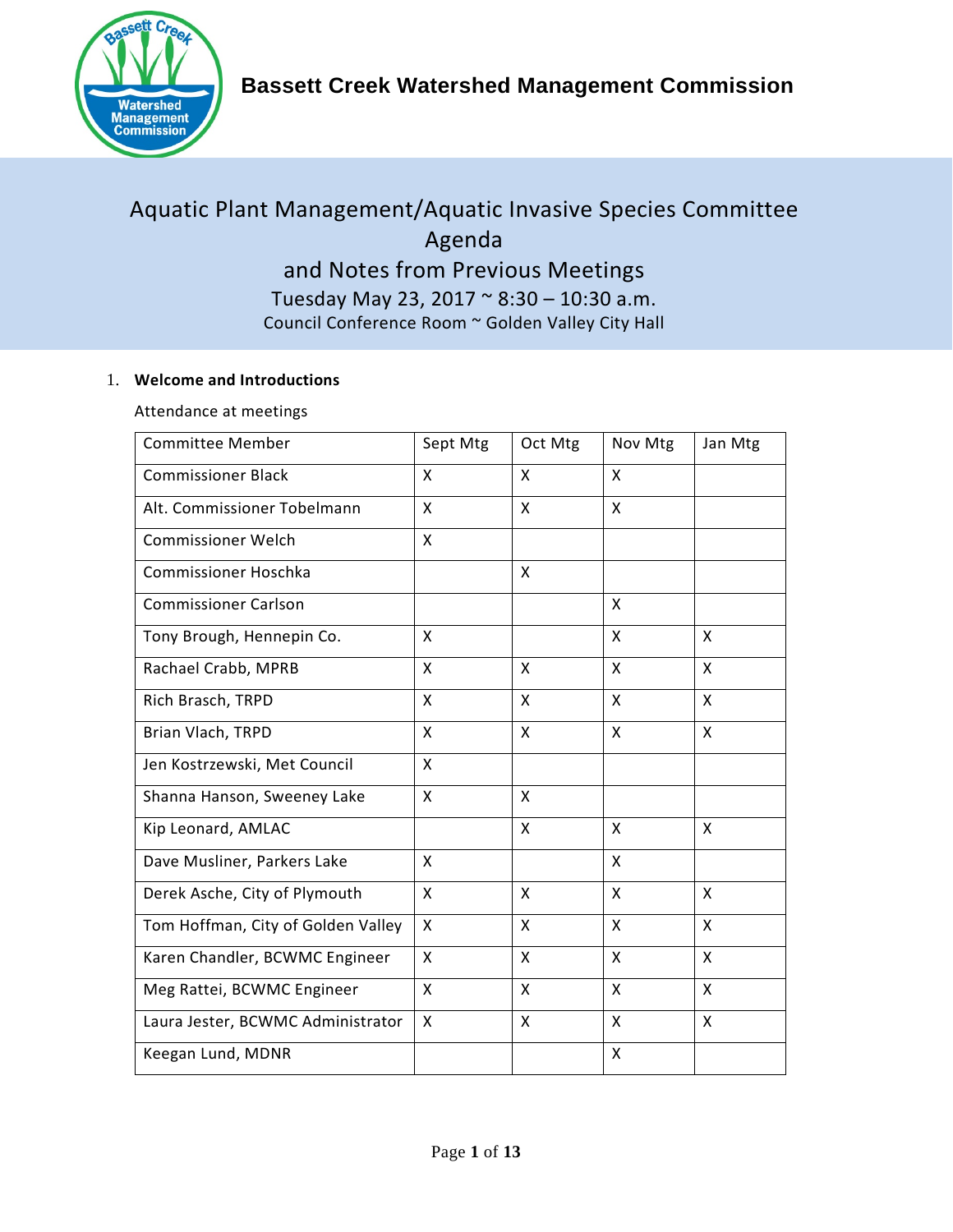# 2. **Review Objectives of BCWMC Role in APM/AIS (Answering the "WHY?") – September meeting**

At the September 27<sup>th</sup> meeting, the committee discussed and completed the following table to indicate PRIMARY objectives for the BCWMC's possible future role in APM/AIS. The committee discussed the fact that improving water quality and aquatic habitat, and reducing flooding were the main objectives of the Commission's work and should be the primary objectives in dealing with APM/AIS - hence the "X" in these categories.

|                                                                             | <b>Commission Should</b>                          | <b>Commission Should</b>             |
|-----------------------------------------------------------------------------|---------------------------------------------------|--------------------------------------|
| <b>PRIMARY OBJECTIVE</b>                                                    | <b>Be Involved</b>                                | <b>NOT Be Involved</b>               |
| Activities that improve water quality                                       |                                                   |                                      |
|                                                                             | X                                                 |                                      |
| Activities that improve habitat and the<br>overall ecology of the waterbody | X                                                 |                                      |
| <b>Activities that improve recreation</b>                                   |                                                   | Partnering only;<br>not primary obj. |
| <b>Activities that improve aesthetics</b>                                   |                                                   | X                                    |
| Activities that improve or protect human<br>health and safety               |                                                   | Partnering only;<br>not primary obj. |
| <b>Protect function/capacity of Flood Control</b><br>Project                | X (Likely a<br>maintenance<br>activity by cities) |                                      |

The committee noted that "recreation" is a broad term that means different things to different people and that improving water quality, in turn improves recreation. There was consensus that effects on recreation would be taken into consideration for any Commission project or program and the Commission could partner with others on recreation-based projects. However, there was consensus that projects which have the primary objective of improved recreation would not be led by the Commission.

It was noted that improved aesthetics may be an outcome of some Commission projects but that they wouldn't be considered an objective of a Commission project and it was noted the Commission doesn't have the statutory authority to focus on aesthetics.

Improving or protecting human health and safety was added as a possible objective due to blue green algae blooms and dense aquatic plants tangling swimmers. Again, there was consensus that the Commission wouldn't lead a project with a primary objective to improve or protect human health and safety, but may partner with others.

Finally, it was noted that dense vegetation may decrease the functionality of flood control structures. Since the Commission is charged with maintaining its Flood Control Project structures, this was added as a possible reason to take the lead on an APM project. (Although it was also noted that vegetation management is typically a city responsibility.)

The committee then reviewed a map and description of the different classifications of waterbodies in the watershed (to help consider the "WHERE"):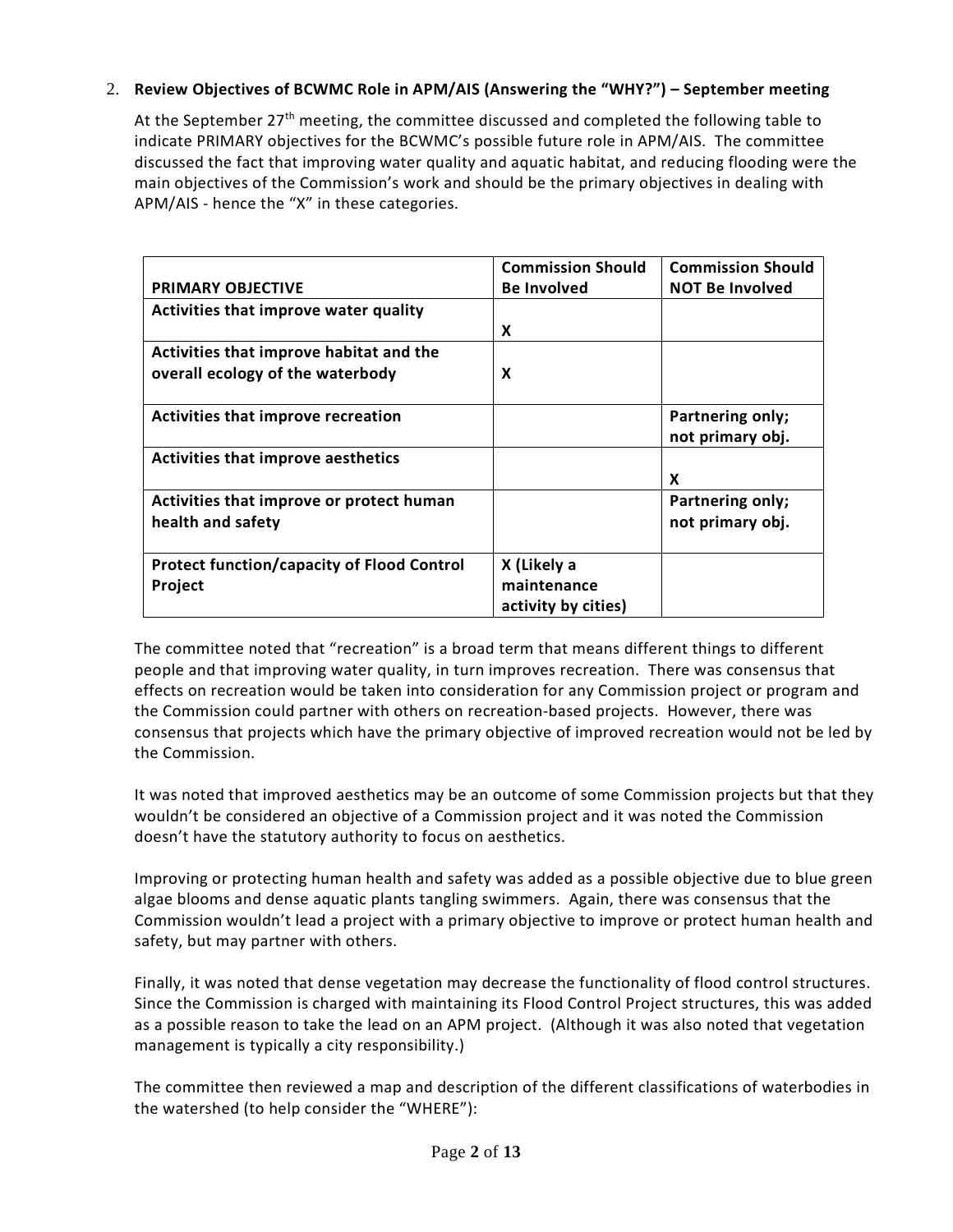- A. Priority 1 Lakes– "MDNR Public Waters" Lakes, greater than 10 acres, with public access or adjacent to public land
- B. Priority 2 Lakes "MDNR Public Waters" Lakes, greater than 10 acres, without public access or adjacent to public land
- C. Priority 1 Streams "MDNR Public Waters" Watercourses
- D. MDNR Public Waters, no BCWMC priority
- E. Non-MDNR Public Waters, no BCWMC priority

The committee also reviewed the locations of different AIS already within the watershed and in nearby waterbodies (to help consider the "WHAT"):

Species already known in BCWMC:

- A. Curly-leaf Pondweed in lakes Crane, Lost, Medicine, Northwood, Parkers, Sweeney, Twin, Westwood, Wirth; and Main Stem Bassett Creek at Irving Avenue
- B. Eurasian Watermilfoil in Medicine Lake, Parkers Lake, Wirth Lake
- C. Yellow Iris in Sweeney Lake
- D. Chinese Mystery Snail in several ponds in Golden Valley
- E. Carp in Sweeny Lake, Twin Lake, Medicine Lake and likely several other lakes and streams
- F. Purple loosestrife: ubiquitous
- G. Hybrid cattails: ubiquitous

Species in nearby waterbodies: Zebra mussels, Flowering rush, Starry stonewort

### 3. **Recommendation to Apply for Hennepin County AIS Prevention Grant – November meeting**

At the November meeting, the committee received information on a Hennepin County grant program for AIS prevention with applications due January 20th. Commission staff and committee members agreed that even though the committee had not yet completed its work, the Commission shouldn't pass up the opportunity to apply for grant funds.

The Committee recommended that the Commission apply for grant funds to perform an AIS pathways analysis, inventory, vulnerability assessment, and prevention or management plan development for at least three priority lakes. Commission staff were directed to take the recommendation to the Commission at their December meeting.

### 4. **Presentation by Keegan Lund, Metro DNR AIS Specialist – November meeting**

Keegan presented information on the latest studies, observations, and monitoring results regarding control of curly-leaf pondweed (CLP). His presentation is available online at: [http://www.bassettcreekwmo.org/application/files/2214/8106/4830/CLP\\_management\\_DNR\\_Dec\\_2](http://www.bassettcreekwmo.org/application/files/2214/8106/4830/CLP_management_DNR_Dec_2016.pdf) [016.pdf.](http://www.bassettcreekwmo.org/application/files/2214/8106/4830/CLP_management_DNR_Dec_2016.pdf) Some of the key points of the presentation include:

- CLP has been well established in MN lakes for over 100 years.
- In some lakes, CLP is not a problem while in others it is a nuisance, particularly when it dies off in early July, sending phosphorus into the water and often creating algae blooms.
- There is a continuum of issues with CLP lake groups should define the problem.
- Lake groups should look at history of lake and define CLP management goals.
- There are several tools to control CLP including water level drawdowns (successful in short term 3-8 years); mechanical control; herbicide; hand removal (not often used with CLP control); diver suction removal (for rapid response when trying to eradicate young infestations)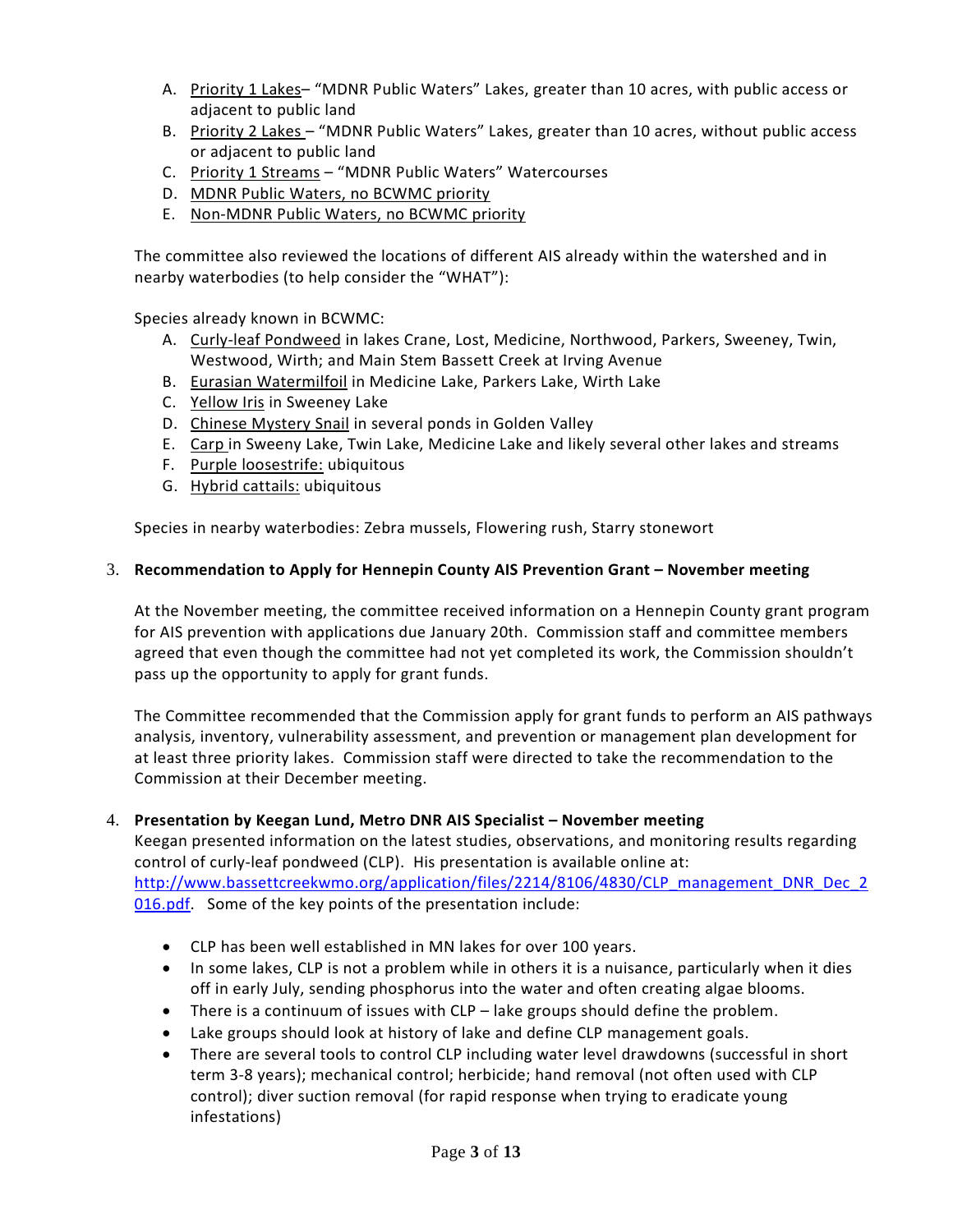- Spot treatments seem most effective for long term management for most lake groups.
- Whole-lake treatments are costly and require professional monitoring and DNR assistance.
- Whole-lake treatments typically require Lake Vegetation Management Plan.
- Whole-lake treatments can increase native plants, reduce CLP reproductive turions, and significantly reduce CLP lakewide, but it usually comes back eventually.
- Whole-lake treatments rarely cause an improvement in lake water quality due to other sources of phosphorus.
- Can consider combining whole-lake treatment with other phosphorus reducing practices such as carp management, alum treatments, etc.

Meg Rattei (Barr Engineering) reported that a CLP control project in the Anderson Lake chain was successful in improving native plants and improving water quality such that the lakes now meet water quality standards. She reported that a combination of water level drawdown and alum treatments in areas of high sediment-phosphorus levels were used. It was acknowledged that you can never stop managing the lake system.

There was discussion about how herbicides can have long-term negative impacts on some native plants like bulrushes and lilypads so whole-lake treatments must be properly planned and managed.

5. **Discussion on Effects of Curly-leaf Pondweed Treatments in Medicine Lake – November meeting** Brian Vlach with Three Rivers Park District (TRPD) provided information about the whole-lake CLP treatment that was part of a collaborative pilot project conducted in 2004 – 2006. The treatment followed a Vegetation Management Plan that was developed for the lake. The effects on water quality, native plants, and the possibility of long-term control were studied in subsequent years.

Brian's graphs on CLP treatments, water quality, and native plants, along with a narrative describing the project and results are available here:

[http://www.bassettcreekwmo.org/application/files/2014/8106/5264/Medicine\\_Lake\\_CLP\\_Statistics.](http://www.bassettcreekwmo.org/application/files/2014/8106/5264/Medicine_Lake_CLP_Statistics.pdf) [pdf.](http://www.bassettcreekwmo.org/application/files/2014/8106/5264/Medicine_Lake_CLP_Statistics.pdf)

Some key points are presented below.

- 300 acres of CLP were treated with herbicide for three consecutive years 2004 2006 in hopes of reducing CLP and its turions in lake sediment.
- In subsequent years only spot treatments of CLP were performed on the areas of nuisance growth ranging from 15 to 80 acres in 2008 – 2016.
- Native plant communities were not negatively impacted by the CLP treatments but did not appear to be enhanced by CLP treatments.
- Water quality (total phosphorus, chlorophyll-a, and secchi depth) did not appear to change  $2004 - 2016$ .
- CLP as an (internal) source of phosphorus in the lake was estimated to contribute about 12% (1,050 pounds) of the overall phosphorus load on the lake. Other sources include phosphorus from the watershed flowing into the lake (external sources), and phosphorus released from sediments within the lake (internal sources).

Rich Brasch (TRPD) and Brian Vlach agreed that although it's a low proportion of the overall phosphorus load to the lake, CLP control is an important part of the process to improve water quality in the lake. Rich noted it is a component of the total maximum daily load (TMDL) and that TRPD is not in favor of stopping CLP treatments in Medicine Lake. They noted that if CLP treatments stopped,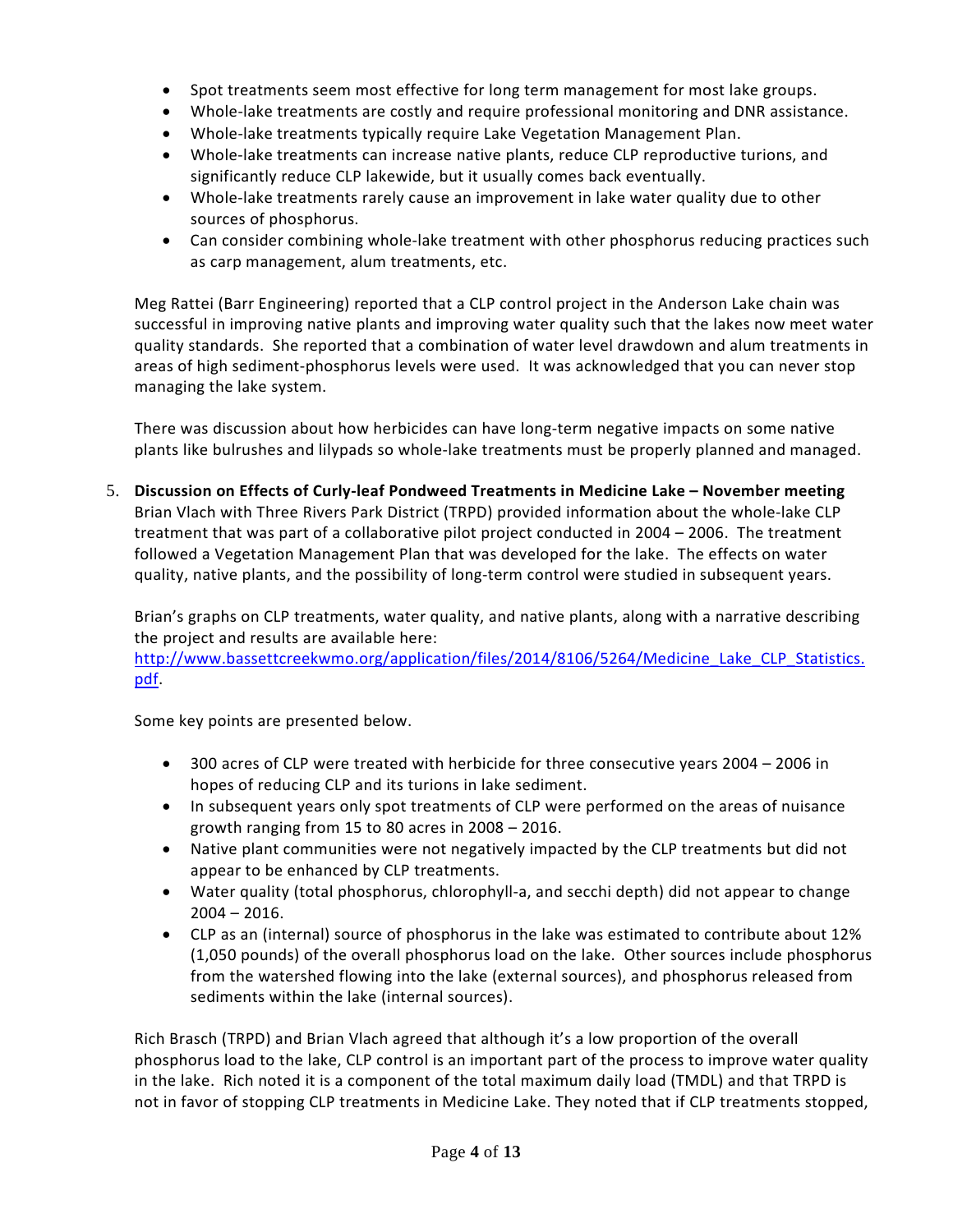the area of CLP would likely explode back to 300 acres and that continuing to control CLP sets the lake up for a successful alum treatment in the future.

Derek Asche (City of Plymouth) noted that projects installed in Plymouth over the last several years to reduce external phosphorus loading to the lake have resulted in an estimated 1,500 fewer pounds of phosphorus entering the lake. He indicated, however, that this amount still wasn't enough to register a significant difference in lake water quality.

[There was some discussion about the likely negative impact of wake boats and other boating on water quality, shoreline erosion, and sediment resuspension.]

The committee agreed that CLP control is one strategy to reduce phosphorus in the lake. They noted a distinction, however, between CLP spot treatments on lakes with an overall water quality management plan (like a TMDL) and CLP spot treatments on lakes without a plan. (This is noted in the table below.)

There was further discussion about the appropriate role for the Commission on CLP spot treatments. Some committee members were in support of the Commission taking the lead in the entire process because it was a multi-jurisdictional issue. Tasks could include applying for herbicide application permit and grants, coordinating with the DNR, contracting with a company to apply herbicide, contracting with a company to determine where to apply, etc. Other committee members believed that since other entities have been taking the lead on CLP control (at least in Medicine Lake), that the Commission should only cooperate with these entities. For now, the committee left the role in the "cooperate" column noting that with financial contributions from other stakeholders, the Commission could direct efforts but wouldn't necessarily do all the legwork for the permits, grant applications, contractors, etc.

There was further discussion about when and how the Commission should be involved with spot treatments of CLP. Some key points include:

- Just because a lake has CLP doesn't mean that it needs to be treated. Treatment may not always be warranted.
- There may be a threshold of the amount of CLP that would trigger the Commission's involvement.
- Any entity treating CLP needs to rely on studies and TMDLs (where possible).
- The Commission could assume one role now and revise policy and change course if the implementation of the policy is not working well or is too expensive, or if another entity steps up to plate.
- The Commission should think about the long-term plan for the lake with regards to water quality – how long would CLP spot treatments be needed?
- As an example of a watershed role: The Rice Creek Watershed District plans, monitors, facilitates and cooperates on CLP treatments where a lake association exists. It takes more of the lead role where a lake association doesn't exist.

## 6. **Continue to Discuss Possible Commission Roles per Activity (Answering the "HOW?") – All meetings**

At the September, October, November, and January meetings the committee discussed and worked to complete Table 2 to indicate how the Commission **should** be involved with various activities.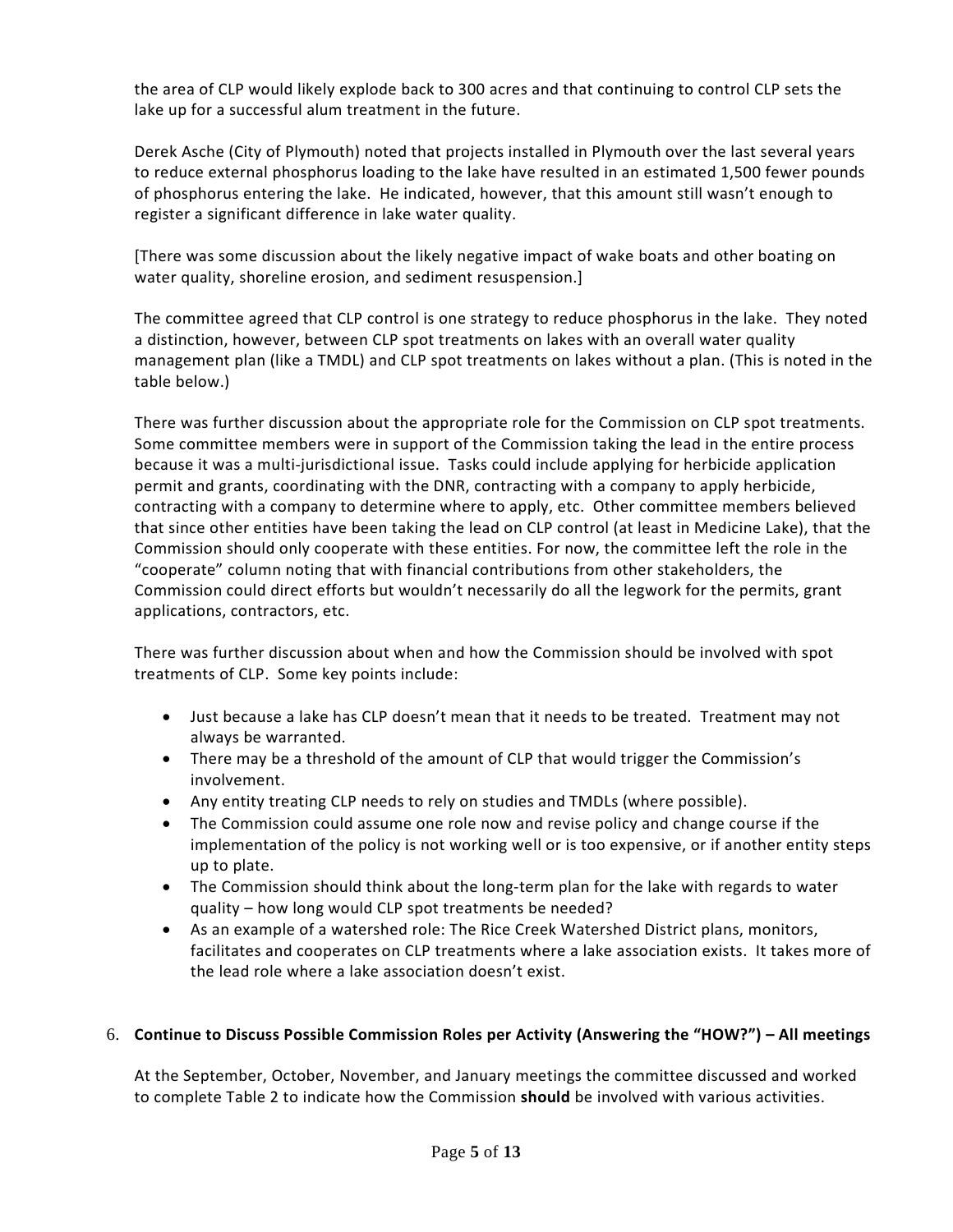#### 7. **Recommendation on Curly-leaf Pondweed Treatment in Medicine Lake – January meeting**

At the January meeting, the committee reviewed the following information: Surveys on Medicine Lake completed by the City of Plymouth last fall estimate that there is likely to be 30 – 60 acres of nuisance CLP this summer. Herbicide treatment of 45 acres is estimated at \$25,000. Three Rivers Park District (TRPD) indicated they could provide 17% of the funds needed for the herbicide treatment (which coincides with their ownership of 17% of the shoreline of the lake), and that TRPD staff could perform the necessary plant surveys to determine the amount and location of treatments (typically a \$5,000 expense).

The committee recommended that the Commission partner with the City of Plymouth and Three Rivers Park District to perform herbicide treatments of curly-leaf pondweed (CLP) in Medicine Lake in 2017 and that the Commission contribute up to \$20,750 from its APM/AIS Budget for the treatment, with the additional \$4,250 and plant surveys being contributed by TRPD.

The committee made this recommendation based on the fact that an approved total maximum daily load study identifies curly-leaf pondweed control as a phosphorus-reducing activity, and that the Commission has funding partners. The committee did not recommend that the Commission treat curly-leaf pondweed in lakes without an approved management plan or without funding partners.

At their February 16, 2017 meeting the Commission approved the committee's recommendation. The Commission entered an agreement with TRPD to formalize the partnership and funding arrangement. The Commission secured a DNR permit for the herbicide application and contracted with PLM Lake and Land Management to perform the treatment. The treatment occurred on April 28th.

#### 8. **Prioritize Commission Activities – May meeting**

The committee should review the activities it recommends for Commission involvement and should prioritize the work considering 1) impact vs. effort of each activity, 2) where activities should be performed (on which waterbodies), and 3) when the Commission should perform the activities. Table 1 includes a list of the BCWMC waterbodies, their impairments, and existing AIS.

Starting with activities that are recommended for the Commission to take a lead role, the committee can use the new columns in Table 2 to assign a "high, medium, or low" priority level to each activity, and list where and when the activity should take place.

The committee could also make recommendations for work to be accomplished yet this year with the remaining APM/AIS funds of \$19,000.

#### 9. **Consider Finalizing Work and Making Recommendation to the Commission – May meeting**

If the committee it has completed its prioritization and discussions, it could consider these results to be its recommendation on how the Commission proceeds on these issues in the future. Or, the committee could consider developing more detailed plans and/or policies for the Commission's consideration at a future committee meeting.

### 10. **Adjourn**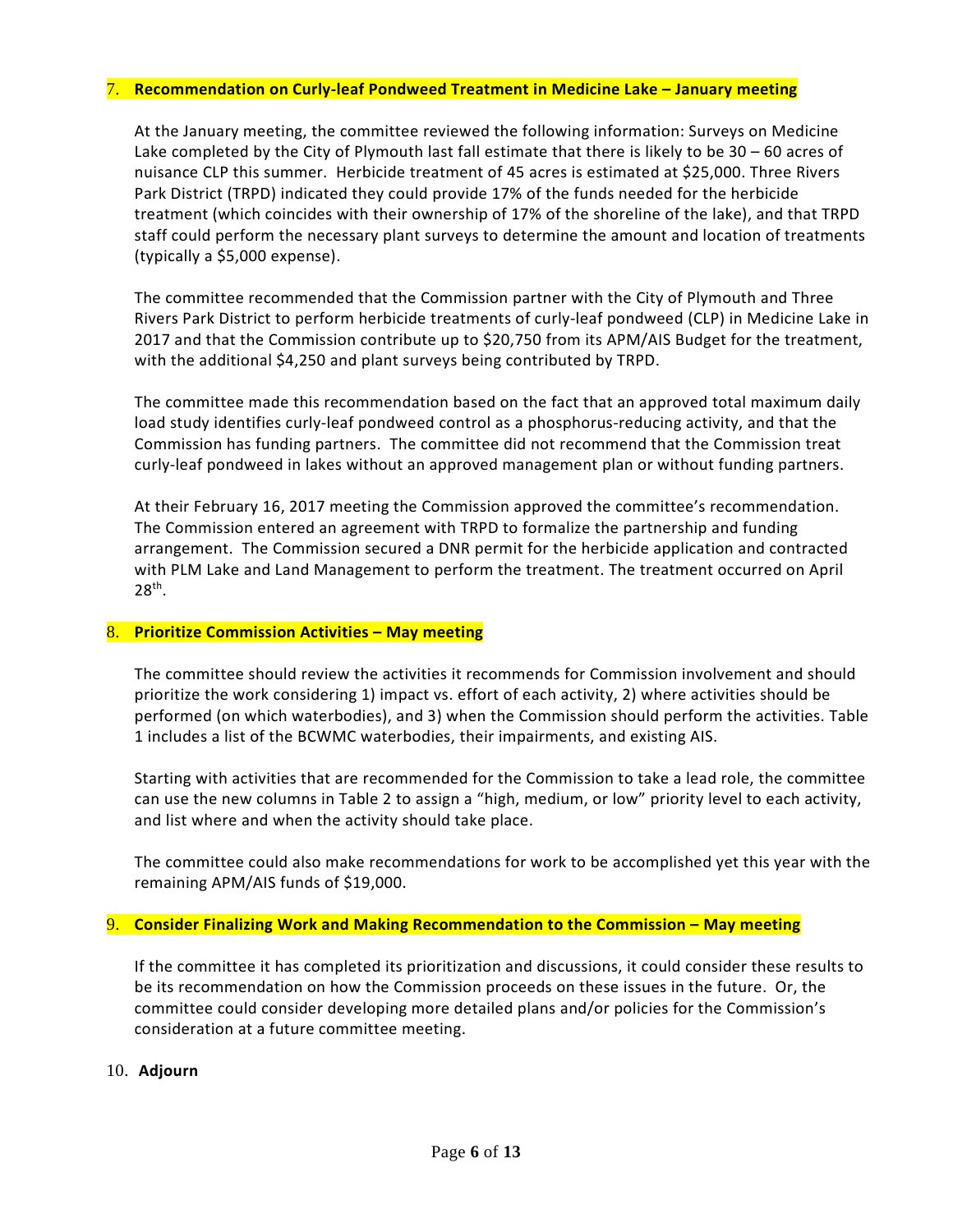## Table 1. BCWMC Waterbodies

| Waterbody            | <b>BCWMC</b>               | <b>AIS Present</b>            | <b>Impairment/TMDL completion date and reference</b>                     | <b>Local Partners</b> |
|----------------------|----------------------------|-------------------------------|--------------------------------------------------------------------------|-----------------------|
|                      | Clasification <sup>1</sup> |                               |                                                                          |                       |
| Medicine Lake        | Priority 1 deep lake       | CLP, Eurasian                 | Nutrients 2011: https://www.pca.state.mn.us/water/tmdl/medicine-lake-    | TRPD, AMLAC           |
|                      |                            | watermilfoil, carp            | excessive-nutrients-tmdl-project                                         |                       |
| Parkers Lake         | Priority 1 deep lake       | CLP, Eurasian<br>watermilfoil | Chloride 2016 <sup>2</sup>                                               |                       |
| Sweeney Lake         | Priority 1 deep lake       | CLP, yellow iris,             | Nutrients 2011 https://www.pca.state.mn.us/water/tmdl/sweeney-lake-      | Homeowners            |
|                      |                            | carp                          | total-phosphorus-tmdl-project                                            | Assoc.                |
|                      |                            |                               | Chloride 2016 <sup>2</sup>                                               |                       |
| Twin Lake            | Priority 1 deep lake       | CLP, carp                     | None                                                                     |                       |
| Wirth Lake           | Priority 1 deep lake       | CLP, Eurasian                 | Nutrients 2010 (since delisted)                                          | <b>MPRB</b>           |
|                      |                            | watermilfoil                  | https://www.pca.state.mn.us/water/tmdl/wirth-lake-excess-nutrients-tmdl- |                       |
|                      |                            |                               | project                                                                  |                       |
|                      |                            |                               | Chloride 2016 <sup>2</sup>                                               |                       |
| Northwood            | Priority 1 shallow lake    | <b>CLP</b>                    | Nutrients - no TMDL                                                      | Friends of            |
| Lake                 |                            |                               |                                                                          | Northwood             |
| Westwood Lake        | Priority 1 shallow lake    | <b>CLP</b>                    |                                                                          | Westwood              |
|                      |                            |                               |                                                                          | Nature Center         |
| Cavanaugh            |                            |                               |                                                                          |                       |
| (Sunset) Pond        | Priority 2 shallow lake    |                               |                                                                          |                       |
| Crane Lake           | Priority 2 shallow lake    | <b>CLP</b>                    |                                                                          |                       |
| Lost Lake            | Priority 2 shallow lake    | <b>CLP</b>                    |                                                                          |                       |
| Main Stem            | Priority stream            | <b>CLP</b>                    | Chloride 2016 <sup><math>2</math></sup> + Bacteria 2014 <sup>3</sup>     |                       |
| <b>Bassett Creek</b> |                            |                               |                                                                          |                       |
| North Branch         | Priority stream            |                               | Bacteria 2014 <sup>3</sup>                                               |                       |
| <b>Bassett Creek</b> |                            |                               |                                                                          |                       |
| Plymouth Cr.         | Priority stream            |                               | Chloride 2016 <sup>2</sup> + Bacteria 2014 <sup>3</sup>                  |                       |
| Sweeney              | Priority stream            |                               |                                                                          |                       |
| Br.Bassett Cr.       |                            |                               |                                                                          |                       |

CLP = Curly-leaf Pondweed

<sup>1</sup> Priority 1 Lakes– "MDNR Public Waters" Lakes, greater than 10 acres, with public access or adjacent to public land

Priority 2 Lakes – "MDNR Public Waters" Lakes, greater than 10 acres, without public access or adjacent to public land

Priority 1 Streams – "MDNR Public Waters" Watercourses

<sup>2</sup>Twin Cities Metro Area Chloride TMDL:<https://www.pca.state.mn.us/sites/default/files/wq-iw11-06e.pdf>

<sup>3</sup> Upper Mississippi Bacteria TMDL: <https://www.pca.state.mn.us/water/tmdl/upper-mississippi-river-bacteria-tmdl-project>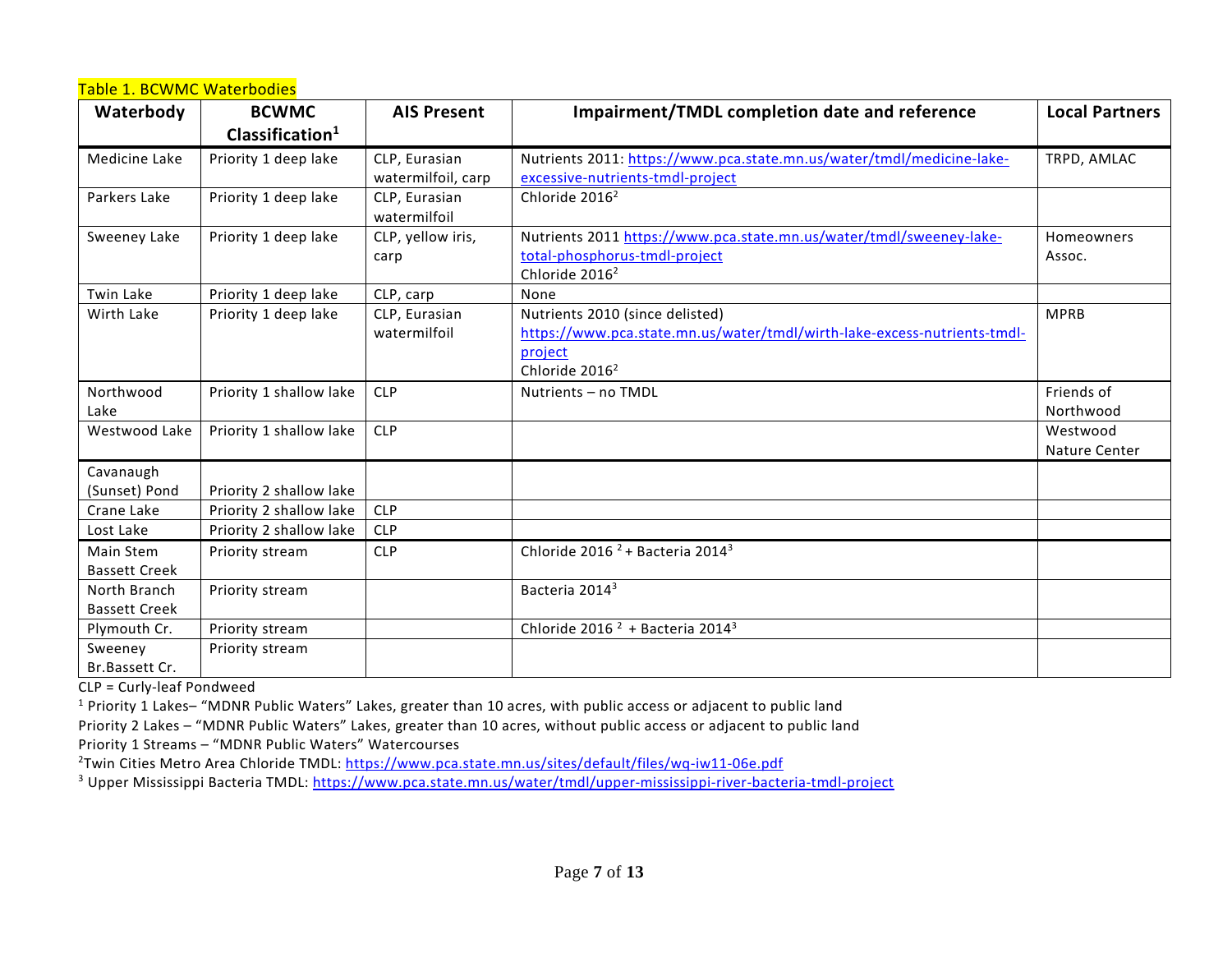|                   |                          |                            | Commission Roles (determined Sept 2016 - Jan 2017) |                        |              |      |                 |         |  |  | <b>MAY 2017 MEETING</b> |
|-------------------|--------------------------|----------------------------|----------------------------------------------------|------------------------|--------------|------|-----------------|---------|--|--|-------------------------|
|                   |                          | <b>Current Activity by</b> | <b>Take Lead</b>                                   | Cooperate w/ Others    | Only         | No   | <b>Priority</b> | Where & |  |  |                         |
|                   | <b>Activity</b>          | <b>Others</b>              |                                                    |                        | Provide      | Role | Level           | When    |  |  |                         |
|                   |                          |                            |                                                    |                        | <b>Funds</b> |      |                 |         |  |  |                         |
|                   | Early detection training | MDNR and Hennepin Co.      |                                                    | X - BCWMC could help   |              |      |                 |         |  |  |                         |
|                   | (including volunteer     | training programs          |                                                    | recruit volunteers for |              |      |                 |         |  |  |                         |
|                   | recruitment)             |                            |                                                    | training               |              |      |                 |         |  |  |                         |
|                   | Early detection          | TRPD does ED monitoring    | X - BCWMC could                                    | X - BCWMC could        |              |      |                 |         |  |  |                         |
|                   | monitoring               | on Medicine Lk. for zebra  | perform ED                                         | cooperate with TRPD    |              |      |                 |         |  |  |                         |
|                   |                          | mussels (could use help    | monitoring w/Co.                                   | and Lake Assoc. to     |              |      |                 |         |  |  |                         |
|                   |                          | in expanding program)      | grant funds -                                      | expand ED monitoring   |              |      |                 |         |  |  |                         |
|                   |                          |                            | including zebra                                    |                        |              |      |                 |         |  |  |                         |
|                   |                          | MPRB does ED               | mussel detection and                               |                        |              |      |                 |         |  |  |                         |
| Early Detection   |                          | monitoring on Wirth Lake   | expanded ag. plant                                 |                        |              |      |                 |         |  |  |                         |
|                   |                          |                            | surveys                                            |                        |              |      |                 |         |  |  |                         |
|                   |                          | Henn. Co. has grant \$ to  |                                                    |                        |              |      |                 |         |  |  |                         |
|                   |                          | expand ED monitoring.      |                                                    |                        |              |      |                 |         |  |  |                         |
|                   |                          | BCWMC surveys aq.          |                                                    |                        |              |      |                 |         |  |  |                         |
|                   |                          | plants every 3 yrs.        |                                                    |                        |              |      |                 |         |  |  |                         |
|                   |                          |                            |                                                    |                        |              |      |                 |         |  |  |                         |
|                   |                          | TRPD performs aq. plant    |                                                    |                        |              |      |                 |         |  |  |                         |
|                   |                          | surveys on Medicine Lk.    |                                                    |                        |              |      |                 |         |  |  |                         |
|                   | Develop rapid response   | Hennepin Co. has grant     | X - BCWMC should                                   |                        |              |      |                 |         |  |  |                         |
|                   | plan of action           | funding for developing     | develop rapid                                      |                        |              |      |                 |         |  |  |                         |
| Response<br>Rapid |                          | rapid response plan.       | response plan of                                   |                        |              |      |                 |         |  |  |                         |
|                   |                          |                            | action                                             |                        |              |      |                 |         |  |  |                         |
|                   |                          | MPRB has Zebra Mussel      |                                                    |                        |              |      |                 |         |  |  |                         |
|                   |                          | Action Plan (Wirth Lk)     |                                                    |                        |              |      |                 |         |  |  |                         |

Table 2. Prioritizing the Commission's Role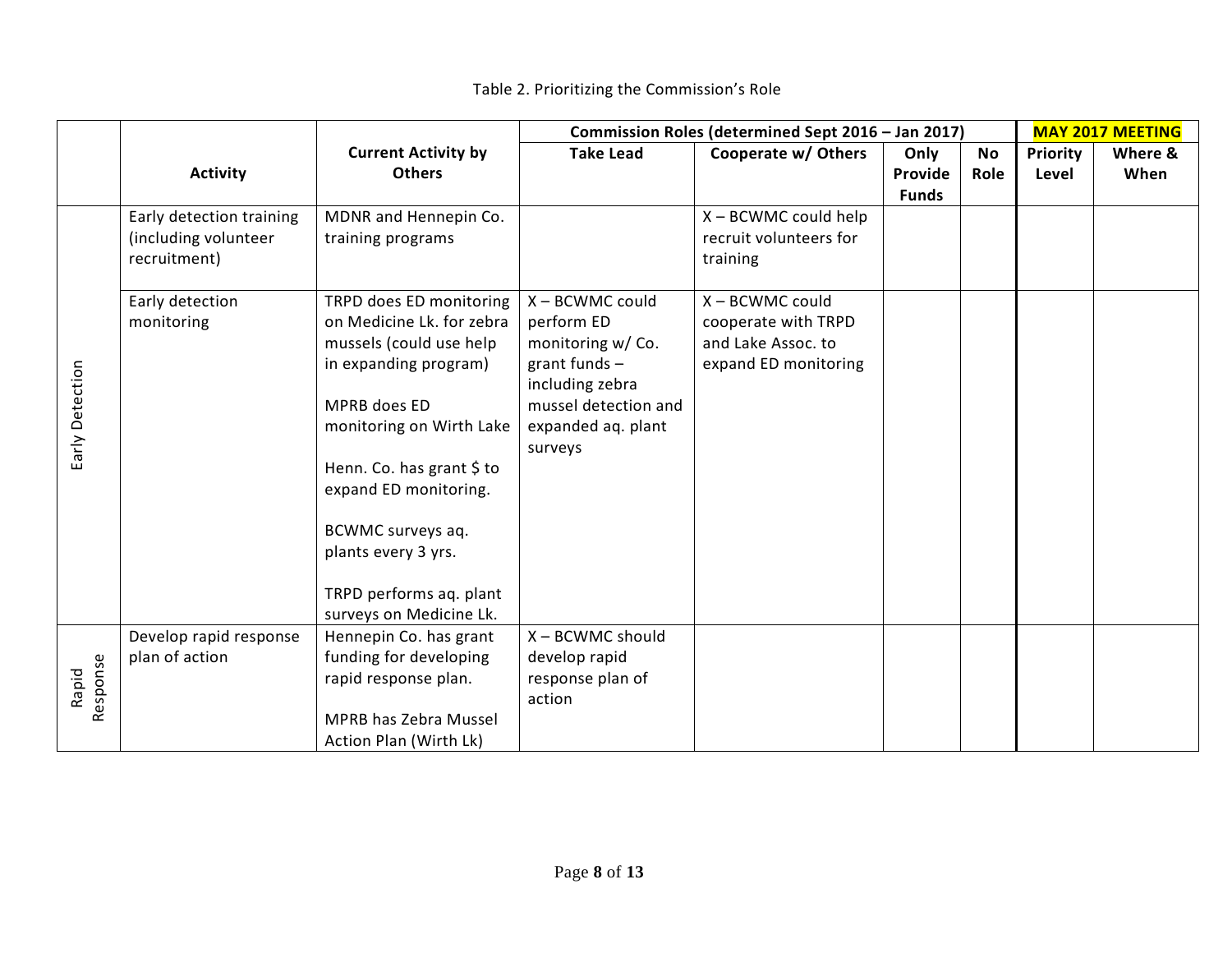|         |                                                             |                                                                                                                                   | Commission Roles (determined Sept 2016 - Jan 2017)                                                                                                   |                                                                                                                                                            |                                 |                   | <b>MAY 2017 MEETING</b>  |                 |  |
|---------|-------------------------------------------------------------|-----------------------------------------------------------------------------------------------------------------------------------|------------------------------------------------------------------------------------------------------------------------------------------------------|------------------------------------------------------------------------------------------------------------------------------------------------------------|---------------------------------|-------------------|--------------------------|-----------------|--|
|         | <b>Activity</b>                                             | <b>Current Activity by</b><br><b>Others</b>                                                                                       | <b>Take Lead</b>                                                                                                                                     | Cooperate w/ Others                                                                                                                                        | Only<br>Provide<br><b>Funds</b> | <b>No</b><br>Role | <b>Priority</b><br>Level | Where &<br>When |  |
|         | Rapidly responding to<br>new infestation                    | MDNR works with locals<br>to implement rapid<br>response.                                                                         | X - BCWMC could<br>take lead to hire<br>contractors, provide<br>technical expertise,<br>and lead effort with<br>funding & partners                   | $X - Will$ take<br>cooperation from<br>others to implement<br>plan of action, if<br>needed                                                                 |                                 |                   |                          |                 |  |
|         | Pathways<br>analysis/vulnerability<br>assessment            | Henn Co. analyzed AIS<br>risk from pet stores &<br>nurseries<br>Henn Co. has grant<br>funding for developing<br>pathways analysis | $X - With$ grants,<br><b>BCWMC could</b><br>perform all three<br>activities much like a<br>watershed-wide<br>TMDL for water<br>quality. It was noted | $X$ – Partnering with<br>others would be<br>important component<br>of these activities<br>including gathering<br>data collected by<br>others, and/or using |                                 |                   |                          |                 |  |
|         | Inventory (species,<br>current management<br>activities)    | (See early detection<br>monitoring) TRPD, MPRB,<br>BCWMC perform aq.<br>plant surveys                                             | that additional water<br>quality data may be<br>needed to help<br>predict suitability for                                                            | templates of existing<br>prevention plans or<br>management plans.                                                                                          |                                 |                   |                          |                 |  |
| Studies | Plan development<br>(prevention plan or<br>management plan) | MPRB has Zebra Mussel<br>Action Plan (applies to<br>Wirth Lk)                                                                     | invasion by particular<br>species.                                                                                                                   |                                                                                                                                                            |                                 |                   |                          |                 |  |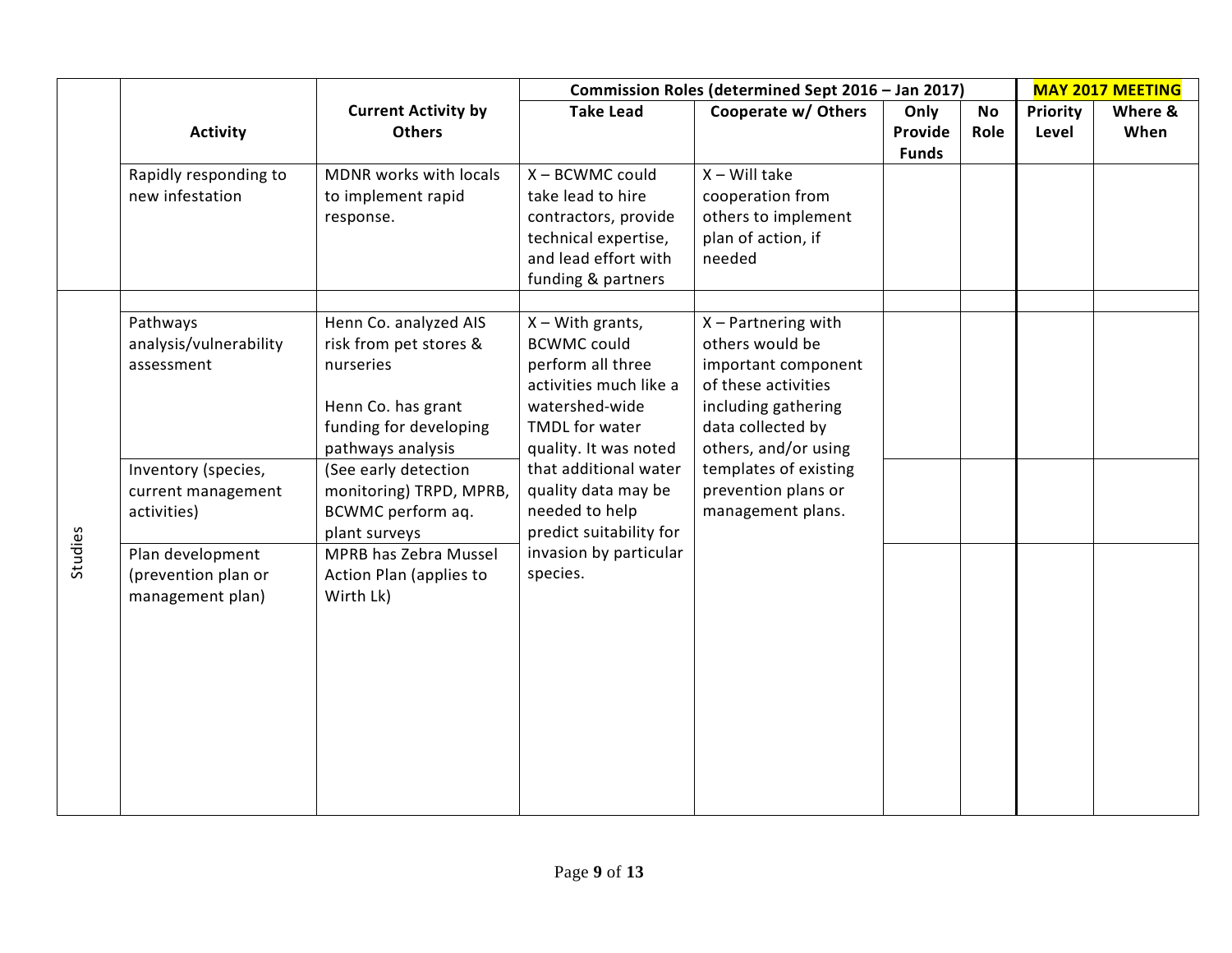|            |                                                                                                   |                                                                                             | Commission Roles (determined Sept 2016 - Jan 2017)                                                                                                                                                                                                                            |                                                                                                                                                                                                                                                                                                                                                                                                                                                                                         |                 | <b>MAY 2017 MEETING</b> |                          |                 |
|------------|---------------------------------------------------------------------------------------------------|---------------------------------------------------------------------------------------------|-------------------------------------------------------------------------------------------------------------------------------------------------------------------------------------------------------------------------------------------------------------------------------|-----------------------------------------------------------------------------------------------------------------------------------------------------------------------------------------------------------------------------------------------------------------------------------------------------------------------------------------------------------------------------------------------------------------------------------------------------------------------------------------|-----------------|-------------------------|--------------------------|-----------------|
|            | <b>Activity</b>                                                                                   | <b>Current Activity by</b><br><b>Others</b>                                                 | <b>Take Lead</b>                                                                                                                                                                                                                                                              | Cooperate w/ Others                                                                                                                                                                                                                                                                                                                                                                                                                                                                     | Only<br>Provide | <b>No</b><br>Role       | <b>Priority</b><br>Level | Where &<br>When |
| Prevention | Boat launch/access<br>management<br>(inspections, washing<br>stations, compost bins,<br>closures) | TRPD performs<br>inspections at Medicine<br>Lk. launches<br>MPRB closed Wirth Lk.<br>launch |                                                                                                                                                                                                                                                                               | X-Additional funding<br>likely needed soon<br>(County/State funding<br>may decrease or phase<br>out); private accesses<br>and lakeshore owners<br>are missing link (inc.<br>buying used docks from<br>infested waters); lake<br>associations are best<br>partner. Decided<br><b>BCWMC role would be</b><br>case-by-case basis to<br>be informed by<br>pathways analysis. Also<br>agreed it makes sense<br>that launch owners<br>should be ultimately<br>responsible for<br>inspections. | <b>Funds</b>    |                         |                          |                 |
|            | Education (signage,<br>articles, literature, etc.)                                                | TRPD, lake associations,<br>MPRB - each provide<br>some AIS education                       | X - BCWMC could<br>tailor existing<br>content to be lake<br>specific and/or hold<br>annual "state of the<br>lake" event to<br>provide more active<br>engagement. Agreed<br>pathways study could<br>help refine education<br>needs and identify<br>jurisdictions and<br>roles. | $X - Would be$<br>inherently cooperative<br>activity due to much<br>existing educational<br>content and variety of<br>educational outlets.                                                                                                                                                                                                                                                                                                                                              |                 |                         |                          |                 |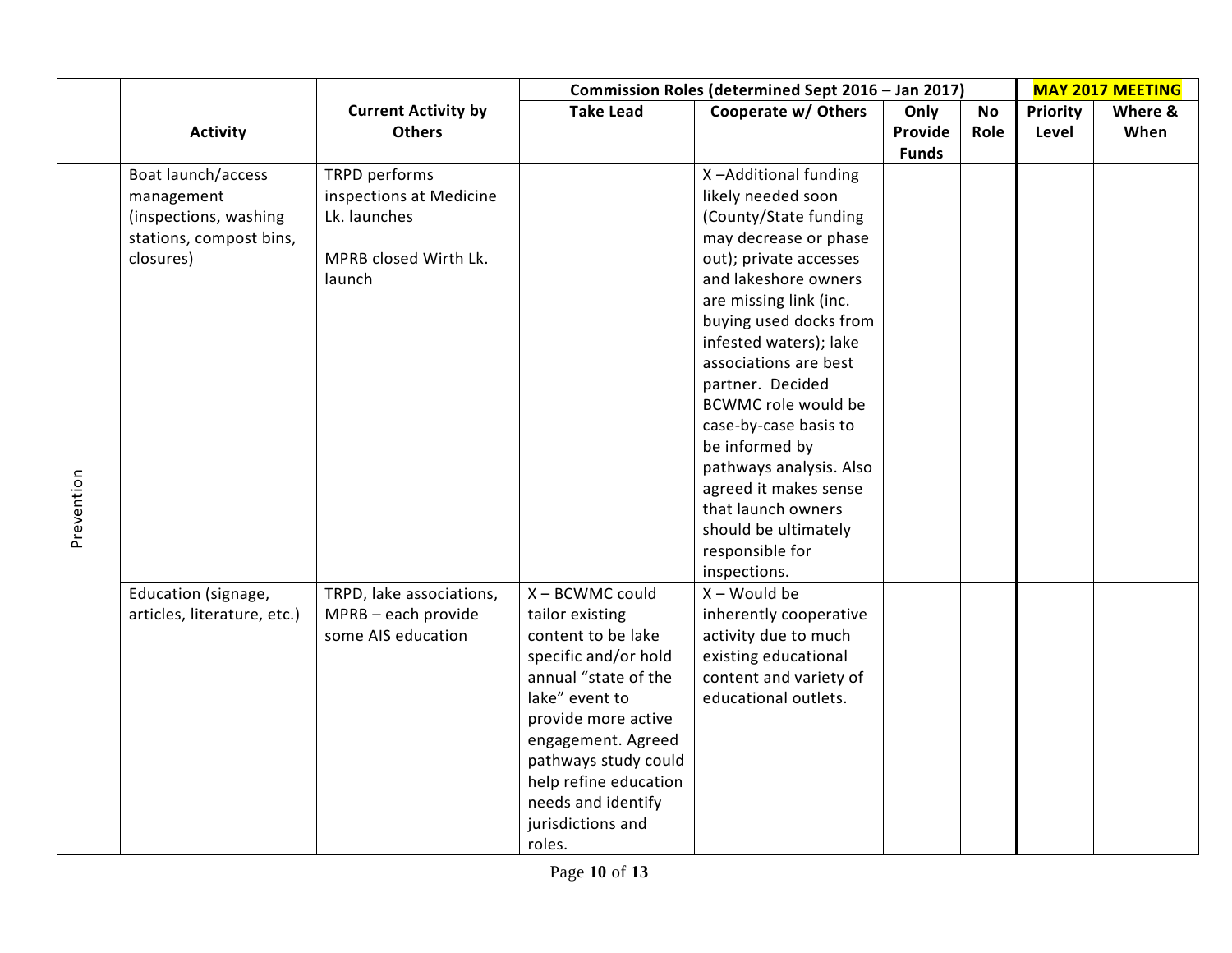|            |                                                                                     |                                                                                              | Commission Roles (determined Sept 2016 - Jan 2017)                                                                                                                                                                                                                                                                                                                                        |                                                                                                                                                                             |                                 |                   |                   | <b>MAY 2017 MEETING</b> |  |
|------------|-------------------------------------------------------------------------------------|----------------------------------------------------------------------------------------------|-------------------------------------------------------------------------------------------------------------------------------------------------------------------------------------------------------------------------------------------------------------------------------------------------------------------------------------------------------------------------------------------|-----------------------------------------------------------------------------------------------------------------------------------------------------------------------------|---------------------------------|-------------------|-------------------|-------------------------|--|
|            | <b>Activity</b>                                                                     | <b>Current Activity by</b><br><b>Others</b>                                                  | <b>Take Lead</b>                                                                                                                                                                                                                                                                                                                                                                          | Cooperate w/ Others                                                                                                                                                         | Only<br>Provide<br><b>Funds</b> | <b>No</b><br>Role | Priority<br>Level | Where &<br>When         |  |
|            | Advocating for/assist<br>with policy changes<br>(Legislative, ordinances,<br>rules) | MPRB policy: all<br>contractors, partners,<br>staff must have AIS<br>identification training |                                                                                                                                                                                                                                                                                                                                                                                           | X - Policy advocacy<br>should be across<br>multiple watersheds.<br><b>BCWMC could help</b><br>draft ordinances for<br>cities, identifying need<br>through pathways<br>study |                                 |                   |                   |                         |  |
| Management | Monitoring current<br>infestations                                                  | TRPD, BCWMC, MPRB<br>through regular aq. plant<br>surveys                                    | $X$ – Lack of fish<br>surveys is a gap.<br><b>BCWMC could survey</b><br>fish in same years as<br>water monitoring.<br>Fish community data<br>good for AIS and WQ<br>analysis, TMDLs, etc.<br>Need to determine<br>goal of fish survey $-$<br>presence vs. absence,<br>characterizing whole<br>fish population,<br>and/or determining<br>ecological threshold<br>for fish impacts on<br>WQ | $X - Need$ to gather<br>observations of others<br>(residents, field<br>workers)                                                                                             |                                 |                   |                   |                         |  |
|            |                                                                                     |                                                                                              |                                                                                                                                                                                                                                                                                                                                                                                           |                                                                                                                                                                             |                                 |                   |                   |                         |  |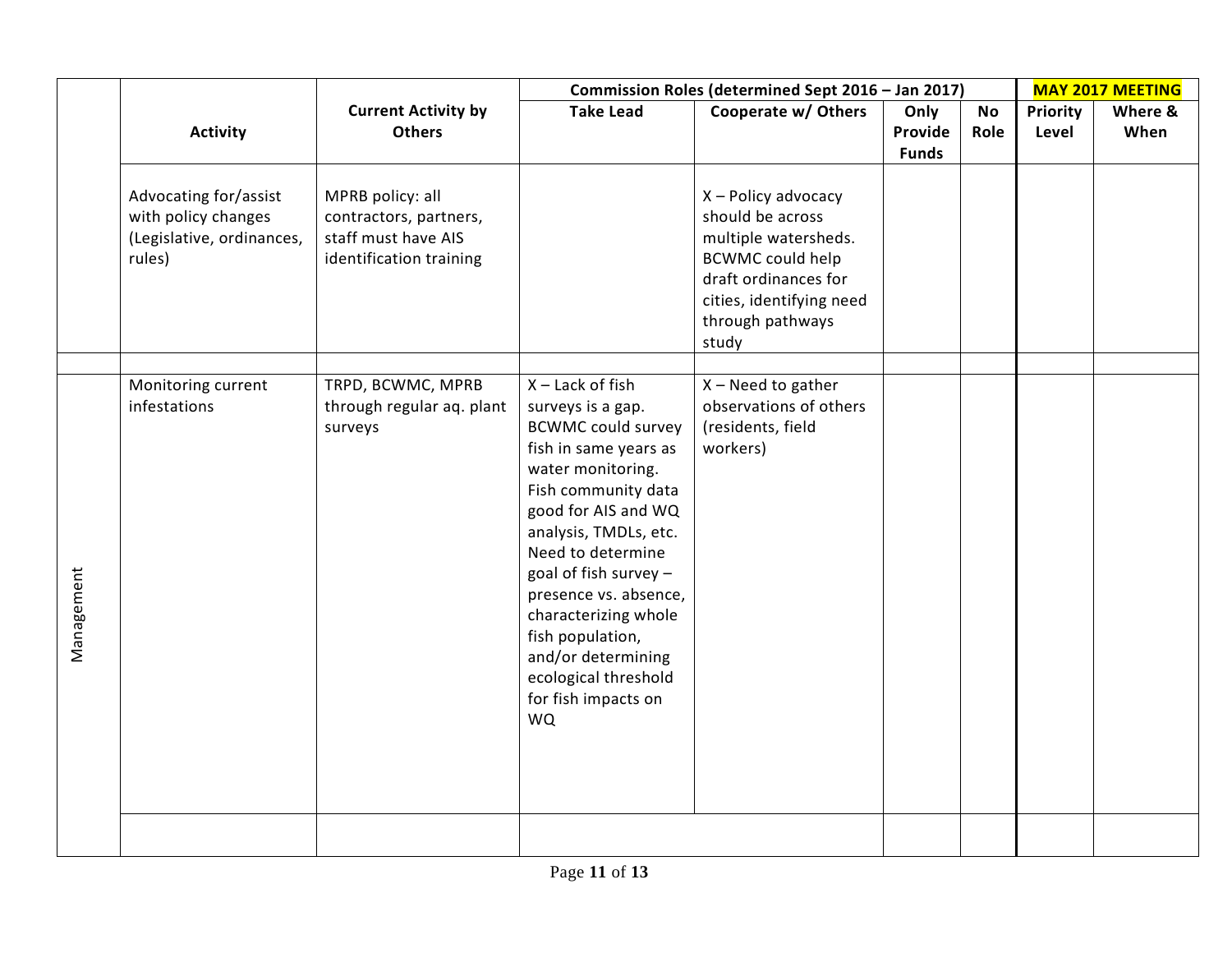|                                                                                                                                                                                                     |                                                                                                                                                | Commission Roles (determined Sept 2016 - Jan 2017)                                                                                                                                             |                                                                                                                                                                                                                                                                                                             |                                 |                   | <b>MAY 2017 MEETING</b>  |                 |  |
|-----------------------------------------------------------------------------------------------------------------------------------------------------------------------------------------------------|------------------------------------------------------------------------------------------------------------------------------------------------|------------------------------------------------------------------------------------------------------------------------------------------------------------------------------------------------|-------------------------------------------------------------------------------------------------------------------------------------------------------------------------------------------------------------------------------------------------------------------------------------------------------------|---------------------------------|-------------------|--------------------------|-----------------|--|
| <b>Activity</b>                                                                                                                                                                                     | <b>Current Activity by</b><br><b>Others</b>                                                                                                    | <b>Take Lead</b>                                                                                                                                                                               | Cooperate w/ Others                                                                                                                                                                                                                                                                                         | Only<br>Provide<br><b>Funds</b> | <b>No</b><br>Role | <b>Priority</b><br>Level | Where &<br>When |  |
| Spot treatments<br>(herbicide) if State<br>approved water quality<br>management<br>plan/TMDL/lake veg<br>mgmt. plan warrants<br>treatment for water<br>quality and/or<br>ecological<br>improvements | TRPD, MPRB use spot<br>treatments at access<br>points, fishing piers, and<br>beaches. (Plymouth<br>previously treated CLP in<br>Medicine Lake) | X - with financial contributions from other<br>permits, grant apps, contractors - uses<br>CIP process)<br>skip treatments in some years and/or see<br>wholesale decline of CLP throughout lake | stakeholders. Commission directs efforts but<br>doesn't necessarily do all the legwork for the<br>cooperation from others for legwork (similar to<br><b>Commission Engineer recommends increasing</b><br>herbicide dosing so it's lethal throughout lake<br>in order to better decimate CLP; may be able to |                                 |                   |                          |                 |  |
| Spot treatments<br>(herbicide) without<br>water quality mgmt.<br>plan/TMDL/lake veg<br>mgmt. plan                                                                                                   |                                                                                                                                                |                                                                                                                                                                                                | x                                                                                                                                                                                                                                                                                                           |                                 |                   |                          |                 |  |
| Whole lake treatments<br>(including engaging<br>MDNR on current<br>treatment policies)                                                                                                              | $TRPD = whole$ lake<br>treatment for CLP,<br>Medicine Lk (2004-2006)                                                                           | $\overline{?}$                                                                                                                                                                                 | ŗ                                                                                                                                                                                                                                                                                                           | $\overline{?}$                  | $\overline{?}$    |                          |                 |  |
| Carp harvesting                                                                                                                                                                                     | TRPD performed carp<br>surveys and analyzed<br>extent of problem<br>(outside BCWMC); then<br>watershed took lead in<br>carp mgmt               |                                                                                                                                                                                                | X - Need significant<br>study to determine<br>location and effects of<br>carp. Since they cross<br>jurisdictions, carp<br>mgmt. is good<br>watershed role. Can<br>use secondary<br>indicators for likely<br>carp presence such as                                                                           |                                 |                   |                          |                 |  |